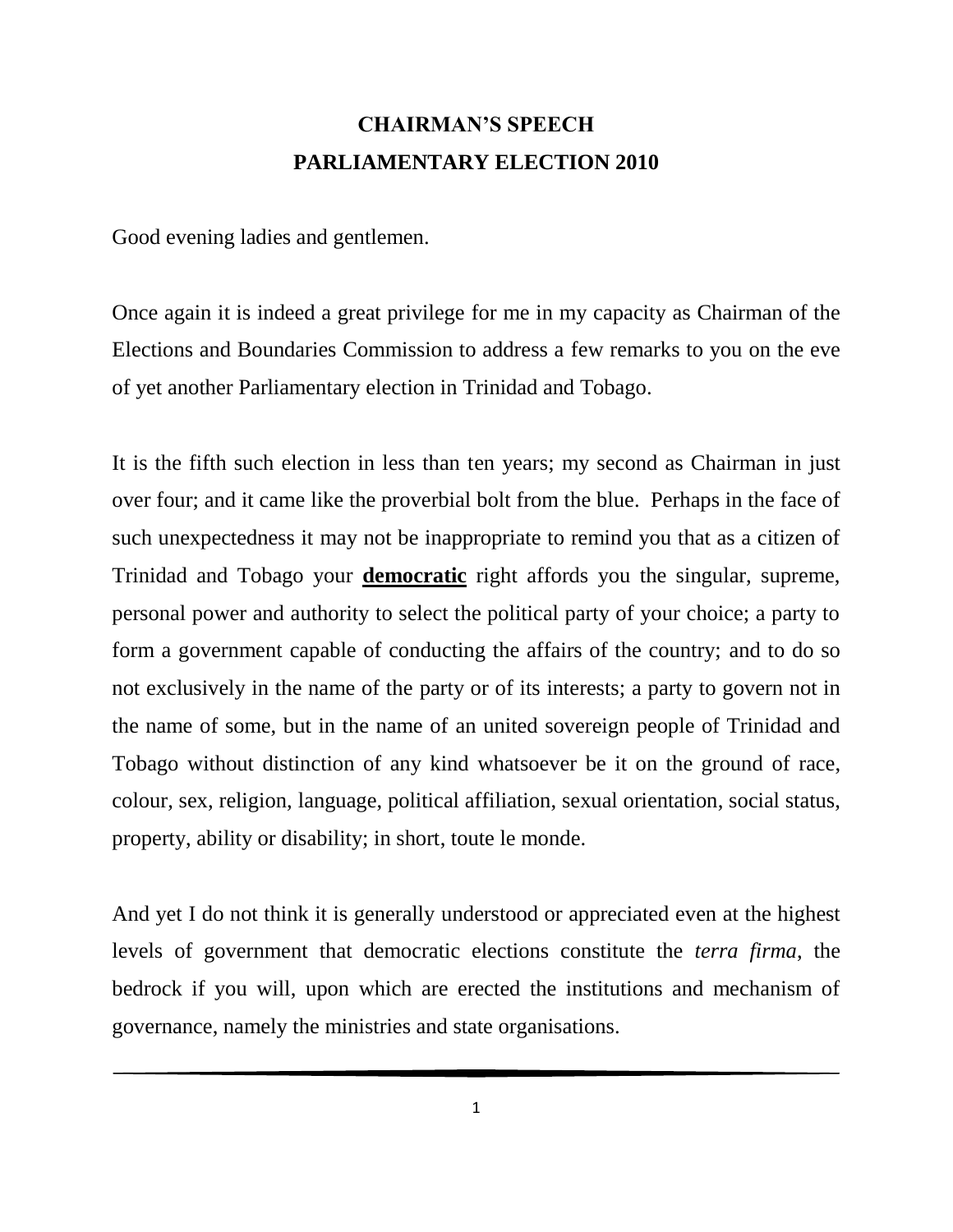The centerpiece of the Commission's constitutional mandate is the authority to provide all who are registered to vote with the opportunity to exercise that democratic right and to do so by conducting national elections in Trinidad and Tobago to the highest standards of impartiality, - at least we try - consistent with the provisions of the Representation of the People Act, and unfettered by considerations of any kind that would corrupt, impair or compromise that impartiality.

So far I have used the adjective *democratic* three times; its parent noun democracy means among other things – and here I am quoting, with minor amendments, from the Oxford Dictionary – it means "control of a group (the Government if you will) by (and I emphasize **by**) the majority of its members namely (the citizens). Majority is not my word it is the lexicographer's. And that control is exercised through elections. It is the responsibility of all eligible electors to play their part in seeking to achieve that objective.

When one considers the struggles of our forefathers to achieve universal suffrage in Trinidad and Tobago, one cannot help but be astonished by the seemingly casual regard paid by its beneficiaries namely ourselves, to the upkeep and maintenance of that precious, inalienable and unalterable right. Or to put it another way in the form of a question: were the manes, that is the deified souls of our ancestors, the likes of such as Mzumbo Lazare, Maresse-Smith, Captain Andrew Cipriani, Albert Gomes, Uriah Butler and Cola Rienzi to name a few; were their stars to shine on us now, would they be satisfied that we have matched our political manhood and womanhood, I hasten to add, to their measure, their labour, their sacrifice and their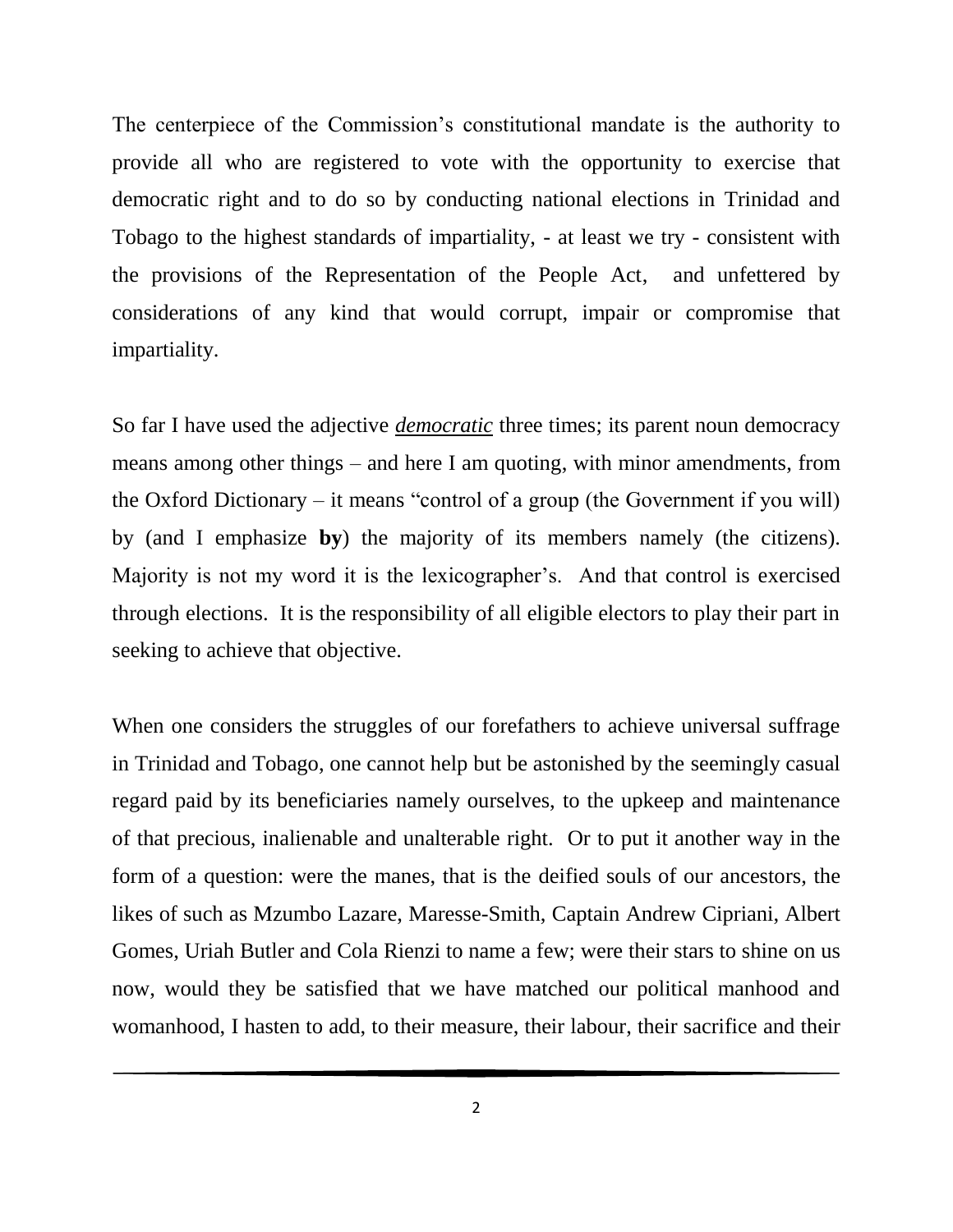vision? Maybe a part of the answer can be found in the following interesting statistic. Since 1961, of the estimated total of approximately eight and threequarter million eligible voters in twelve parliamentary elections, only just over five and one-half million, equivalent to a weighted percentage of roughly sixty-four, availed themselves of the franchise. Roughly three and a quarter million all told, simply did not care! You might say they just went along for a free ride. They preferred, it seems, to remain outside the sphere and to be powerless rather than to stay inside and exert influence. I would contend their squander of the franchise is a matter of more than academic interest: is it disaffection, dissatisfaction, discontent or what with the system? Shouldn't we try to find out why this is so? I say definitely more than academic interest because these and other reasons could ultimately impair and bring into question the legitimacy of the very democracy we are expousing.

Tomorrow every one of the record number of one million plus persons on the list of registered voters among whom are nearly 450,000 ladies and 440,000 gentlemen and which number include roughly 150,000 persons within the ages of 18-25 will have the opportunity to exercise the control to which I alluded earlier. We must do our best to keep democracy alive!

Now, let me very quickly give you a mental image of the scope of the undertaking for which the Commission is ultimately responsible and upon which the Returning Officers commanded by His Excellency the President and appointed by the Commission, and the multitude of poll-day staff, are about to embark. For the forty-one (41) constituencies there are one thousand, four hundred and seventy-two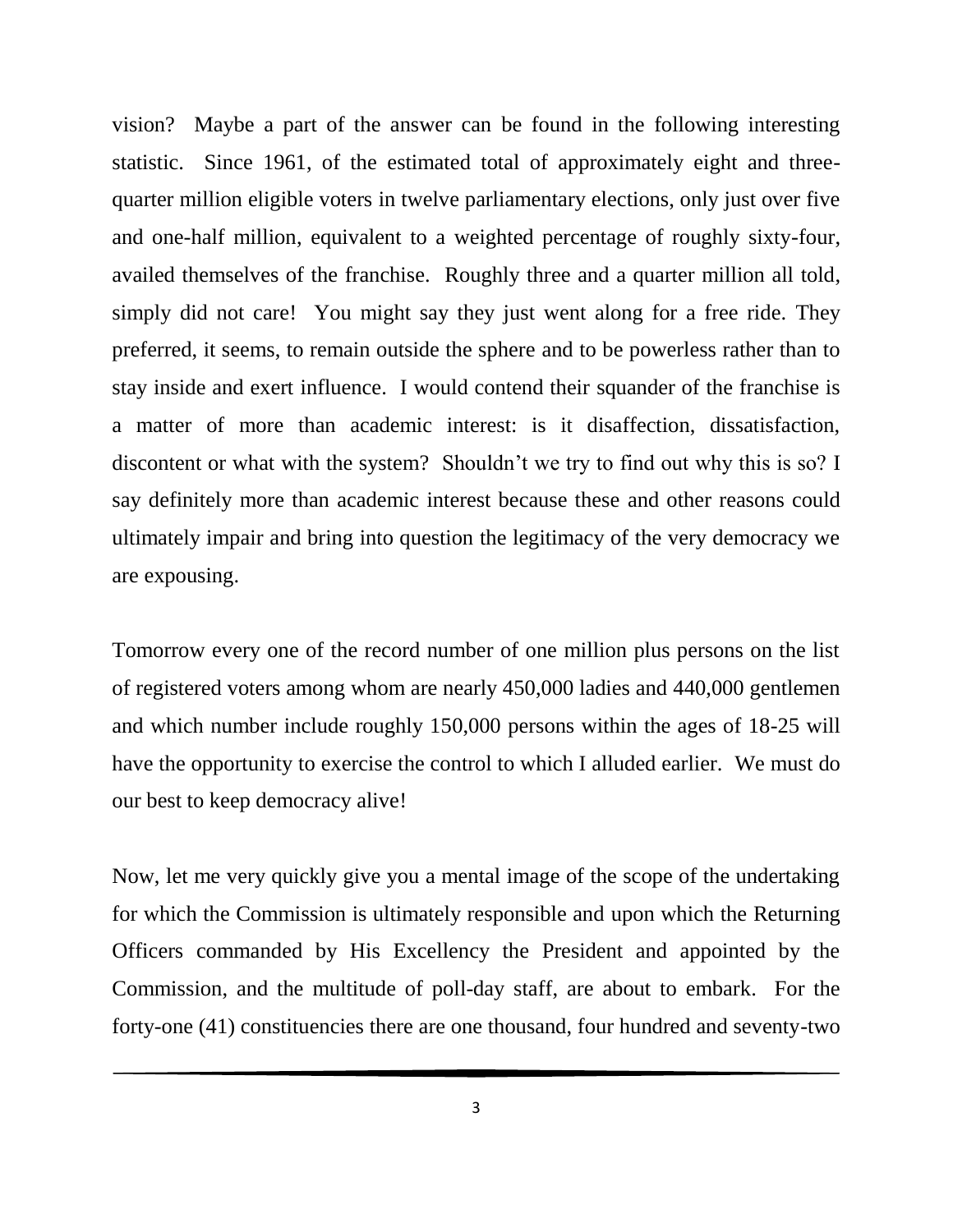(1,472) polling divisions. The polling stations established therein are normally sub-divided where the need arises into units of not more than 600-700 electors per station, so there are 2,156 such stations. Election-day staff comprising persons assigned to duty in and at polling stations including Information Officers, and others such as Roving Officers and police officers could total anywhere in the vicinity of thirteen thousand to fifteen thousand.

Given the hype of the current election campaign there is the likelihood that political parties, candidates and others could, in the prevailing atmosphere of expectation, try to push the limits of acceptable behaviour beyond the norm in search of every possible advantage. I therefore now, as I always do on these occasions, appeal to all political parties and their candidates, activists, supporters and well-wishers to co-operate fully with the Commission's poll-day staff and with the law enforcement authorities in promoting a peaceful election environment, free from annoyance or obstruction or illegal activity, thus protecting the security and integrity of the democratic process. We all seek the same things and entertain the same hope but prize above all else peace and tranquility, don't we?" In the outcome, after the hurly burly, the rule of law above all else must prevail out of respect for the expression of the popular will whatever that might be. Therefore I say to all do not let the thirst for power intoxicate your passions and emotions to a state of lawlessness.

Viewers would recall that a CARICOM Electoral Observer Mission came here for the general election of 2007 on the invitation of the Honourable Prime Minister of the country, with a mandate like that of all such observer missions, regional or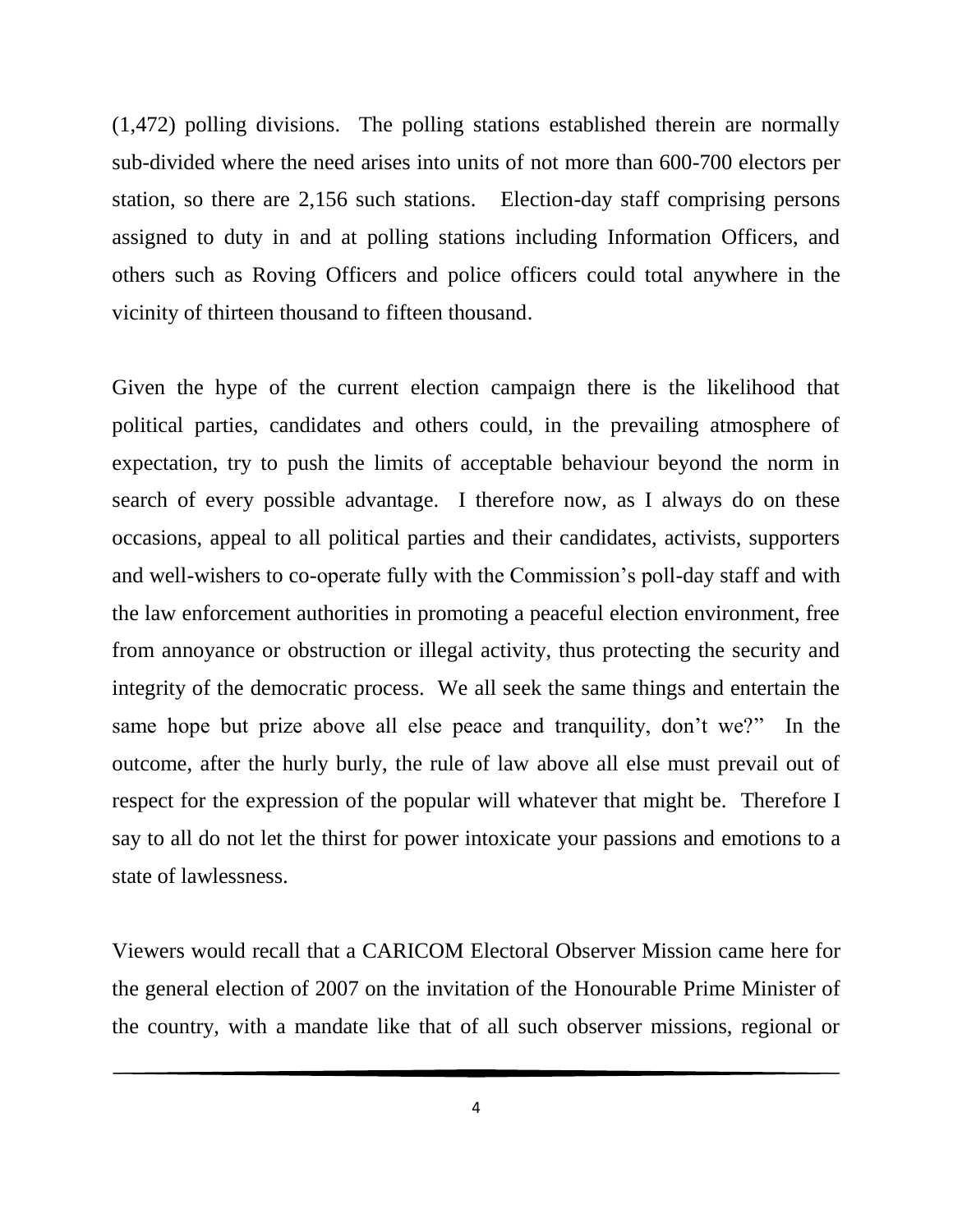otherwise, as stated in the Declaration of Principles for International Election Observation, namely to enhance the integrity of election processes by making observations and collecting and analyzing data with the objective of determining whether the election was conducted in a manner free and fair and without fraud. To cut a long story short, they not only expressed satisfaction with the way the election was conducted but also made a number of useful recommendations for improvement concerning which the Commission has since taken steps to implement. We welcome the CARICOM Observer Mission. But remember there is even a more important observer. For those who have a sense of moral guilt, I am referring here to the "All Seeing Eye", the Third Eye as it is sometimes called, the eye that observes all actions that may be hidden from the eyes of man; and judges them *in foro conscientiae*, in the court of conscience.

I would now like to refer to some important housekeeping matters. Political parties should cease their campaigning activities at 12:00 midnight tonight. It might not be inappropriate at this stage to remind you that it is an offence for persons except those who are waiting to vote, to "….. assemble or congregate in a polling station or within 91 metres or 100 yards thereof." Similarly "…..no person shall, in any polling station or upon any road or in any public place within 91 metres or 100 yards of any polling station seek to influence any elector to vote." The politicking must end at midnight tonight.

Poll cards were mailed to all electors. A poll card is an important document which contains your polling station number and its address. As many of you may know such information is readily available at the EBC's web-site ebctt.com. Take your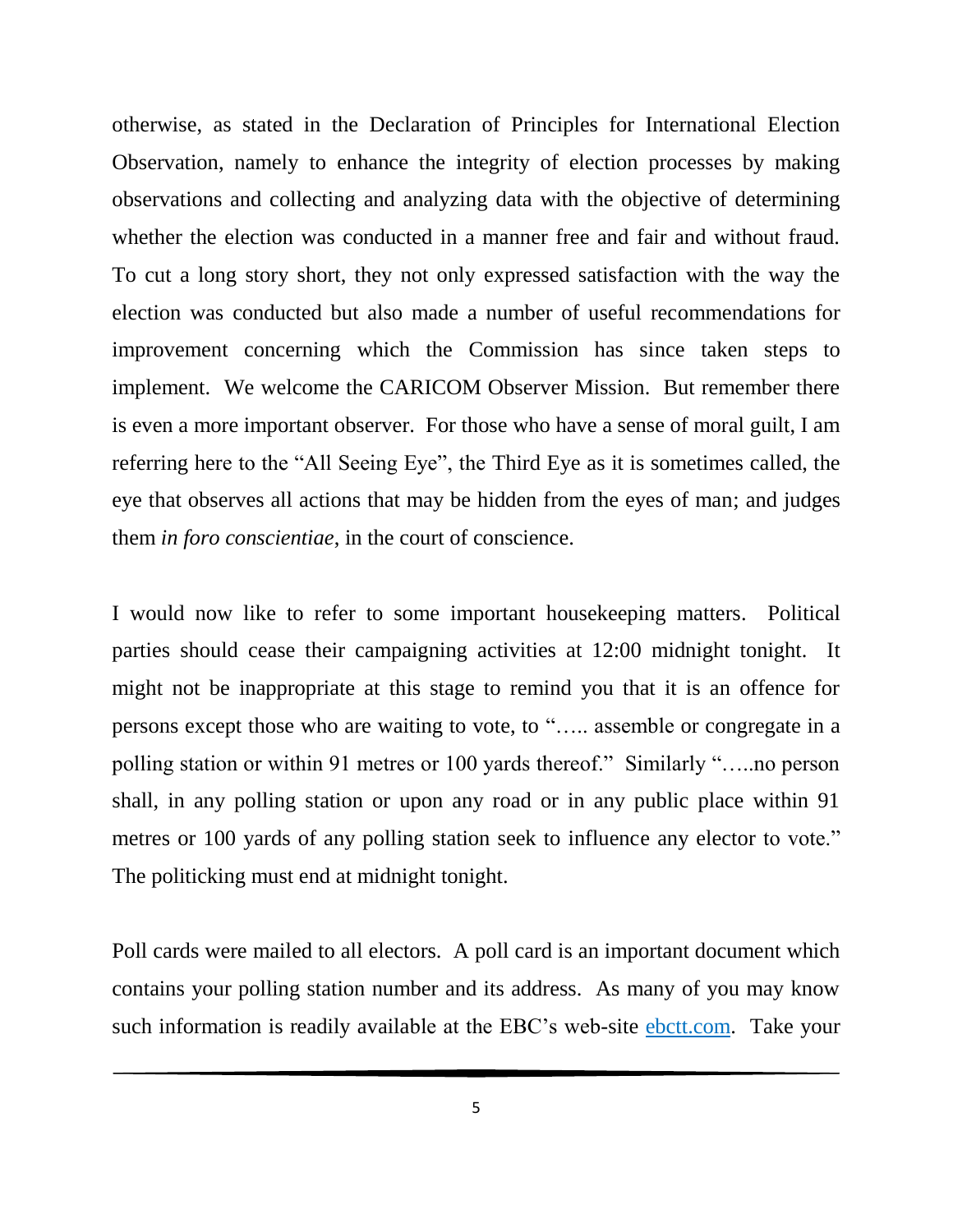poll card and your identification card with you to the polling station. However if you did not receive your poll card in the mail one will be prepared for you at the polling station. Avoid voting late. Go early and do not allow any political party activist to scare you or to turn you away from your polling station on the bogus advice that your name is not on the list of electors. If in doubt, consult with the Information Officer assigned to your polling station. A word of caution: when you are about to enter the voting booth you will be required to place your cellular phone or camera in a container located outside it. On your way out you can retrieve your phone/camera. Employers are reminded to allow all electors in their employ two hours off in addition to the normal mid-day meal-hour for the purpose of voting during the hours of the poll tomorrow.

To the Commission's election officers comprising the Chief Election Officer, Deputy Chief Election Officer, Assistant Chief Election Officer, Returning Officers, Election Clerks, Presiding Officers, Poll Clerks, Registration Supervisors, Registration Officers, Assistant Registration Officers and others including Field Investigating Officers and officers of the Police Service, I say do your utmost to perform your duties impartially and fearlessly, with integrity, zeal, respect and efficiency and support your colleagues in the discharge of their various duties.

To all the candidates, I say good luck. Remember that your candidature imposes upon you the responsibility to respect the rights and freedoms of others and to avoid violence or intimidation or disturbance of any kind.

And finally to the voters I say: on your marks, get set ..... cast your vote!